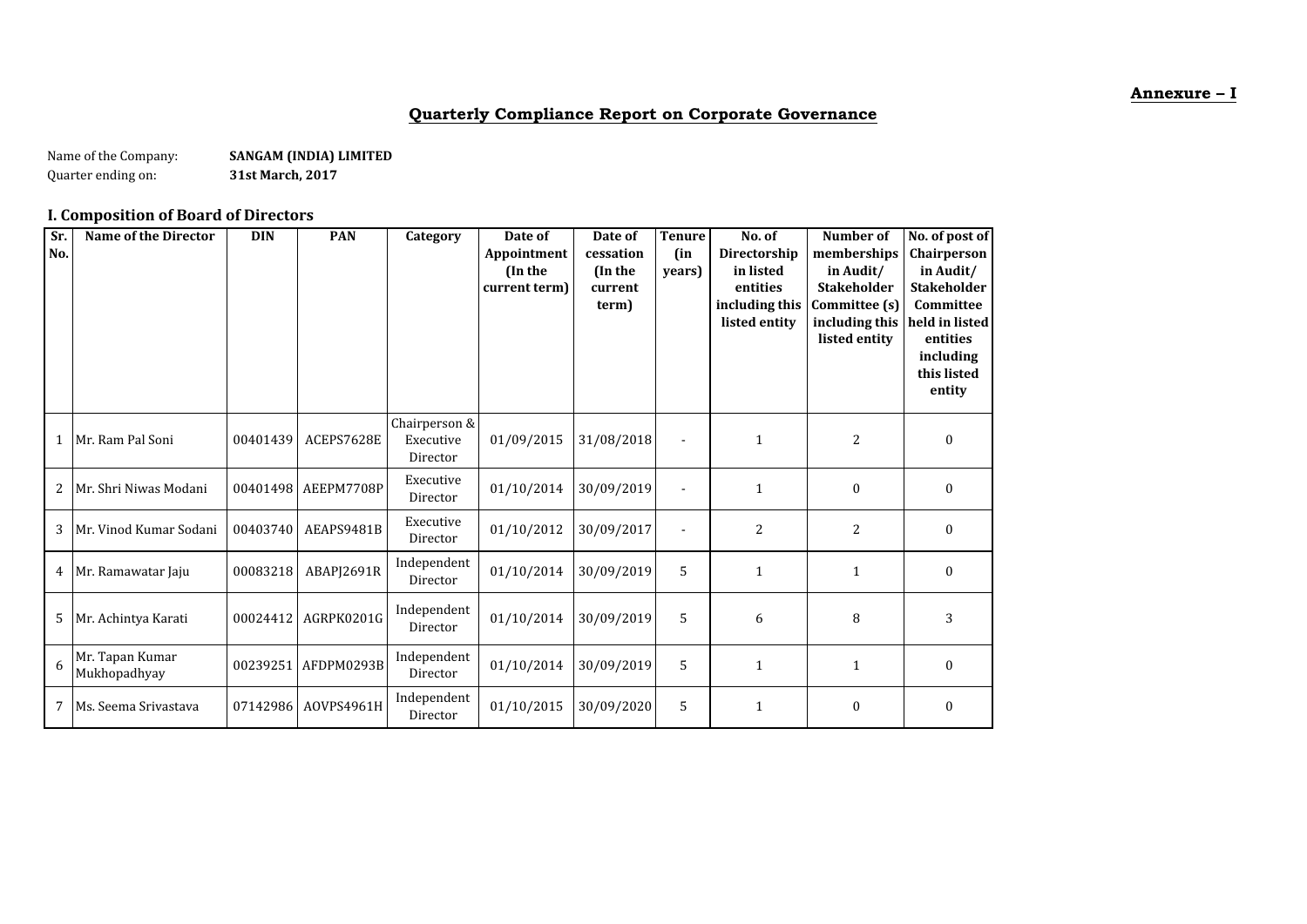## **II. Composition of Committees**

|            | m componaen er committees           |                                 |                                    |  |  |  |  |
|------------|-------------------------------------|---------------------------------|------------------------------------|--|--|--|--|
| Sr.<br>No. | <b>Name of Committee</b>            | Name of Committee members       | Category                           |  |  |  |  |
|            |                                     | Mr. Achintya Karati             | Chairperson (Independent Director) |  |  |  |  |
| 1          | Audit Committee                     | Mr. Ram Pal Soni                | Member (Executive Director)        |  |  |  |  |
|            |                                     | Mr. Tapan Kumar Mukhopadhyay    | Member (Independent Director)      |  |  |  |  |
|            |                                     | Mr. Achintya Karati             | Chairperson (Independent Director) |  |  |  |  |
|            | Nomination & Remuneration Committee | Mr. Ram Pal Soni                | Member (Executive Director)        |  |  |  |  |
|            |                                     | Mr. Ramawatar Jaju              | Member (Independent Director)      |  |  |  |  |
| 3          | <b>Risk Management Committee</b>    | <b>APPLICABLE</b><br><b>NOT</b> |                                    |  |  |  |  |
|            |                                     | Mr. Achintya Karati             | Chairperson (Independent Director) |  |  |  |  |
| 4          | Stakeholders Relationship Committee | Mr. Ram Pal Soni                | Member (Executive Director)        |  |  |  |  |
|            |                                     | Mr. Ramawatar Jaju              | Member (Independent Director)      |  |  |  |  |

## **III. Meeting of Board of Directors**

| Sr. | Date(s) of Meeting (if any) in the | Date(s) of Meeting (if any) in the relevant | Maximum gap between any two     |
|-----|------------------------------------|---------------------------------------------|---------------------------------|
| No. | previous quarter                   | quarter                                     | consecutive (in number of days) |
|     | 12th November, 2016                | 13th February, 2017                         |                                 |

## **IV. Meeting of Committees**

| Sr.<br>No. | Name of the Committee                  | Date(s) of meeting during of<br>the committee in the<br>previous quarter | Date(s) of meeting of the committee<br>in the relevant quarter | Whether requirement of<br><b>Quorum met (details)</b> | Maximum gap between any two<br>consecutive meetings in number of<br>days |
|------------|----------------------------------------|--------------------------------------------------------------------------|----------------------------------------------------------------|-------------------------------------------------------|--------------------------------------------------------------------------|
|            | Audit Committee                        | 12th November, 2016                                                      | 13th February, 2017                                            | Yes                                                   | 92 Days                                                                  |
|            | 2 Stakeholders' Relationship Committee | 12th November, 2016                                                      | 13th February, 2017                                            | Yes                                                   | 92 Days                                                                  |
|            | 3 Nomination & Remuneration Committee  |                                                                          |                                                                |                                                       |                                                                          |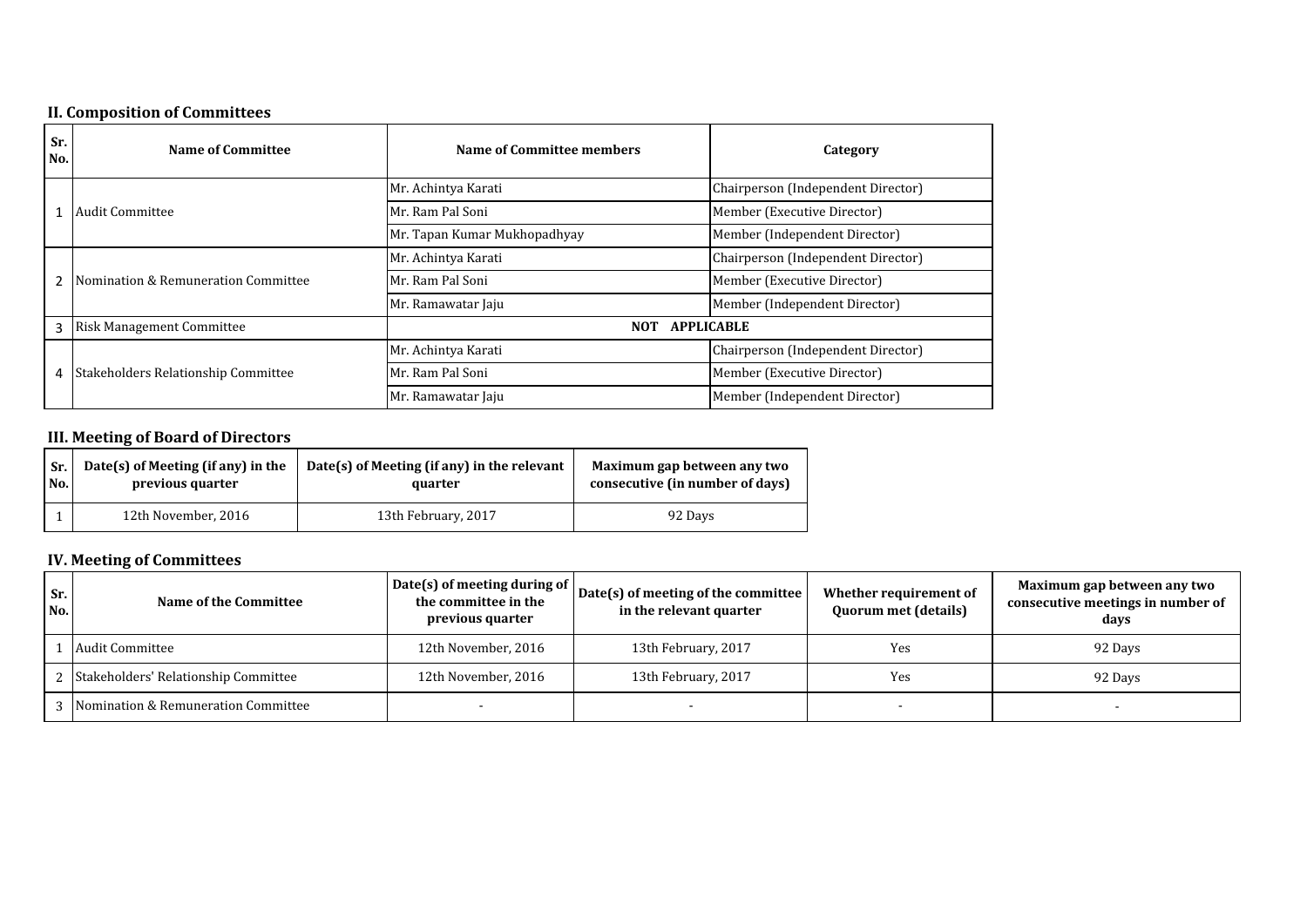## **V. Related Party Transactions**

| <b>Subject</b>                                                                                       | <b>Compliance Status</b><br>(Yes/No/NA) |
|------------------------------------------------------------------------------------------------------|-----------------------------------------|
| Whether prior approval of audit committee obtained                                                   | Yes                                     |
| Whether shareholder approval obtained for material RPT                                               | Yes                                     |
| Whether details of RPT entered into pursuant to omnibus approval have been reviewed by Audit Committ | Yes                                     |

#### **VI. Affirmations**

| Sr.            | <b>Subject</b>                                                                                                                                                                                 | <b>Status</b> |
|----------------|------------------------------------------------------------------------------------------------------------------------------------------------------------------------------------------------|---------------|
| No.            |                                                                                                                                                                                                | (Yes/No)      |
|                | The composition of Board of Directors is in terms of SEBI (Listing obligations and disclosure requirements) Regulations, 2015.                                                                 | Yes           |
| 2              | The composition of the following committees is in terms of SEBI(Listing obligations and disclosure requirements) Regulations, 2015                                                             | Yes           |
|                | <b>Audit Committee</b><br>a.                                                                                                                                                                   |               |
|                | Nomination & remuneration committee<br>b.                                                                                                                                                      |               |
|                | Stakeholders relationship committee                                                                                                                                                            |               |
|                | Risk management committee (Not Applicable)<br>d.                                                                                                                                               |               |
| 3              | The above committee members have been made aware of their powers, role and responsibilities as specified in SEBI<br>(Listing obligations and disclosure requirements) Regulations, 2015.       | Yes           |
| $\overline{4}$ | The meetings of the board of directors and the above committees have been conducted in the manner as specified in SEBI<br>(Listing obligations and disclosure requirements) Regulations, 2015. | <b>Yes</b>    |
| 5              | This report and/or the report submitted in the previous quarter has been placed before Board of Directors.                                                                                     | Yes           |
|                | Name: Anil Jain                                                                                                                                                                                |               |
|                | <b>Designation:</b> CFO & Company Secretary                                                                                                                                                    |               |

**Certified to be true For Sangam (India) Limited**

**(Anil Jain) CFO & Company Secretary sd/-**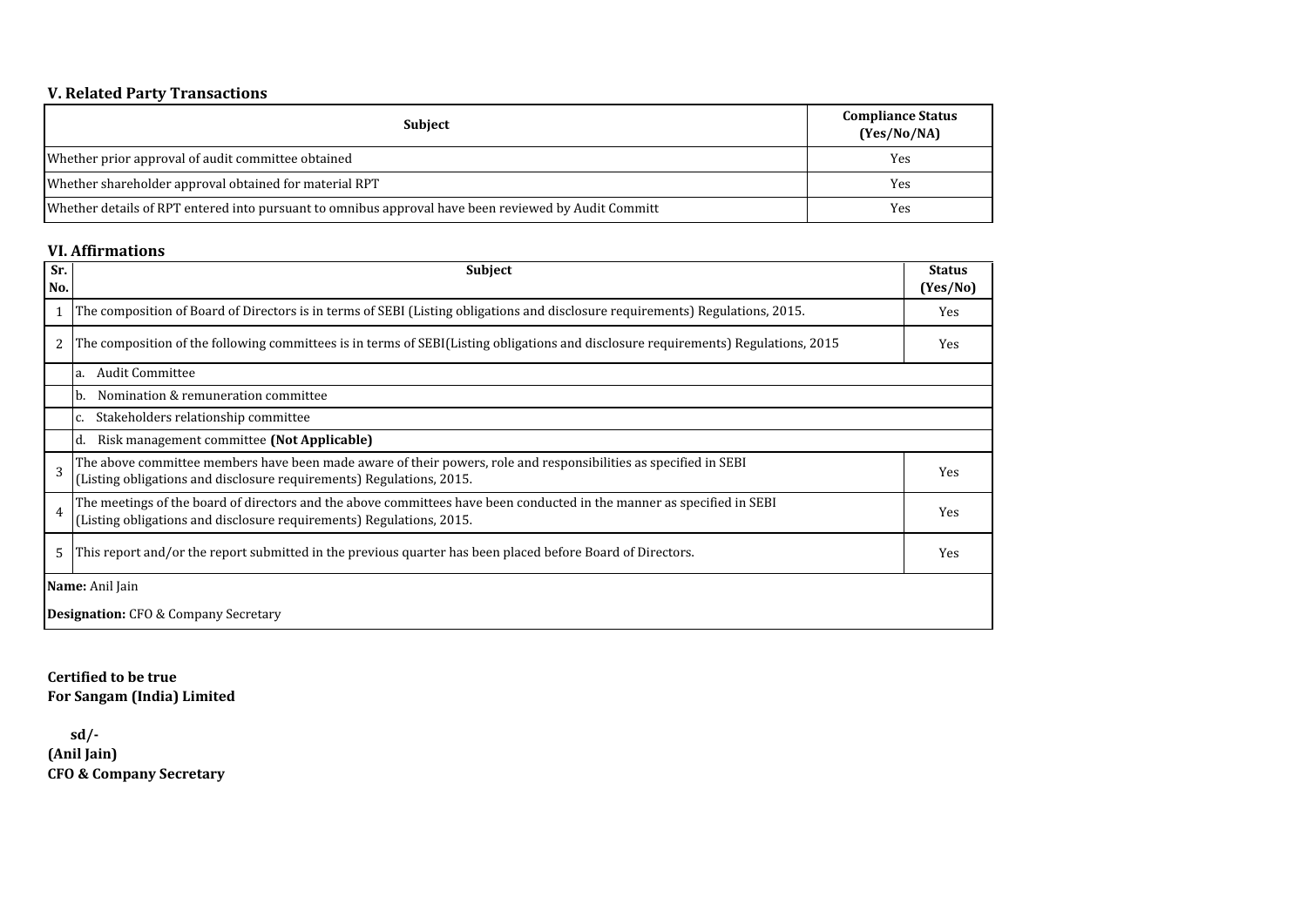## **Annexure – II**

# **Yearly Compliance Report on Corporate Governance**

# Name of the Company: **SANGAM (INDIA) LIMITED**

# Year ending on: **31st March, 2017**

# **I. Disclosure on website in terms of Listing Regulations**

| <b>ITEM</b>                                                                                                                                | <b>Compliance status</b><br>(Yes/No/NA) |
|--------------------------------------------------------------------------------------------------------------------------------------------|-----------------------------------------|
| Details of business                                                                                                                        | Yes                                     |
| Terms and conditions of appointment of independent directors                                                                               | Yes                                     |
| Composition of various committees of board of directors                                                                                    | Yes                                     |
| Code of conduct of board of directors and senior management personnel                                                                      | Yes                                     |
| Details of establishment of vigil mechanism/ Whistle Blower policy                                                                         | Yes                                     |
| Criteria of making payments to non-executive directors                                                                                     | Yes                                     |
| Policy on dealing with related party transactions                                                                                          | Yes                                     |
| Policy for determining 'material' subsidiaries                                                                                             | Yes                                     |
| Details of familiarization programmes imparted to independent directors                                                                    | Yes.                                    |
| Contact information of the designated officials of the listed entity who are responsible for assisting and handling investor<br>grievances | Yes                                     |
| email address for grievance redressal and other relevant details                                                                           | Yes                                     |
| Financial results                                                                                                                          | Yes                                     |
| Shareholding pattern                                                                                                                       | Yes                                     |
| Details of agreements entered into with the media companies and/or their associates                                                        | N.A.                                    |
| New name and the old name of the listed entity                                                                                             | N.A.                                    |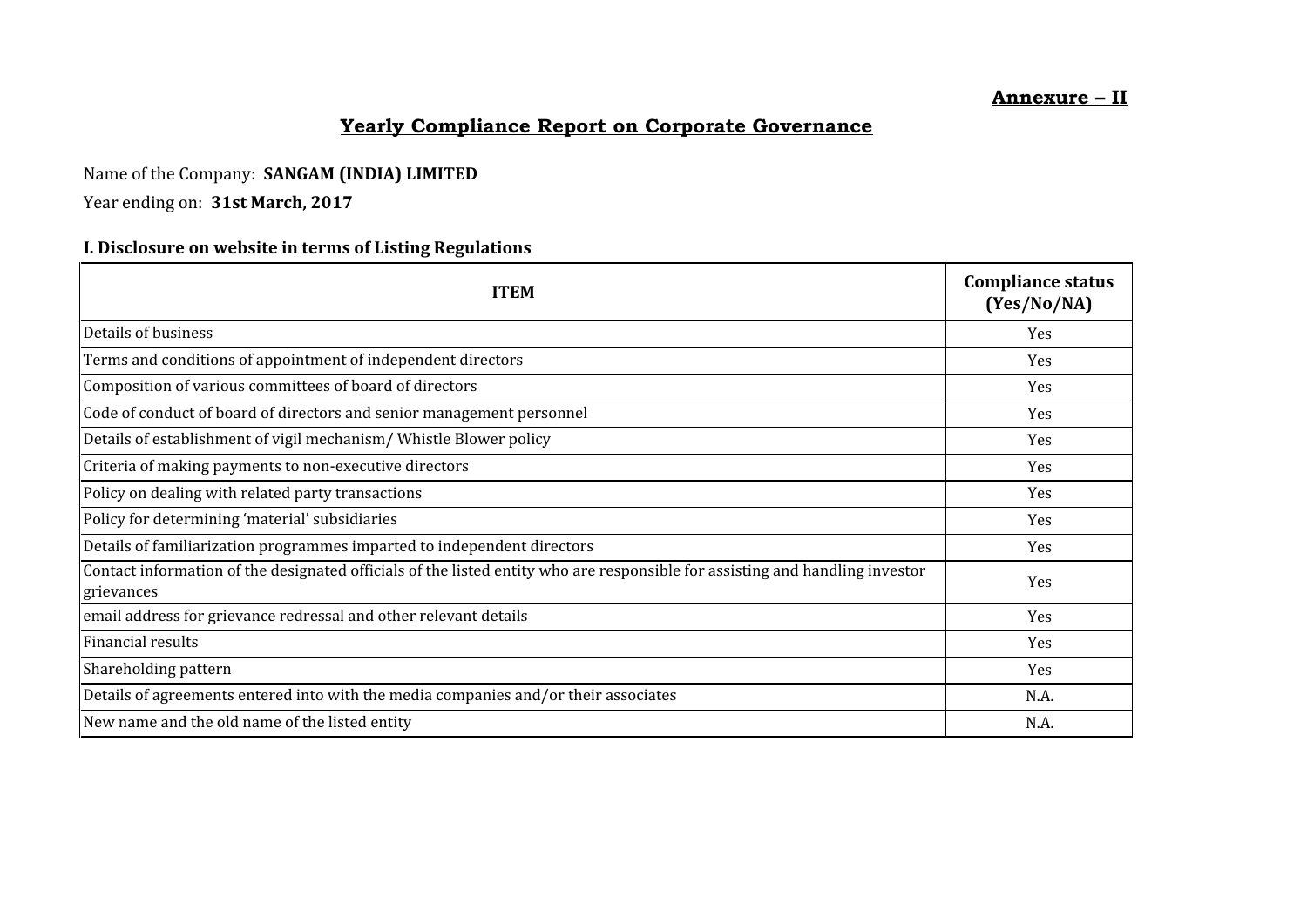# **II Annual Affirmations**

| <b>Particulars</b>                                                                                                   | <b>Regulation Number</b>    | <b>Compliance status</b><br>(Yes/No/NA) |
|----------------------------------------------------------------------------------------------------------------------|-----------------------------|-----------------------------------------|
| Independent director(s) have been appointed in terms of specified criteria of<br>'independence' and/or 'eligibility' | $16(1)(b)$ & $25(6)$        | Yes                                     |
| <b>Board composition</b>                                                                                             | 17(1)                       | Yes                                     |
| Meeting of Board of directors                                                                                        | 17(2)                       | Yes                                     |
| <b>Review of Compliance Reports</b>                                                                                  | 17(3)                       | Yes                                     |
| Plans for orderly succession for appointments                                                                        | 17(4)                       | Yes                                     |
| Code of Conduct                                                                                                      | 17(5)                       | Yes                                     |
| Fees/compensation                                                                                                    | 17(6)                       | Yes                                     |
| Minimum Information                                                                                                  | 17(7)                       | Yes                                     |
| Compliance Certificate                                                                                               | 17(8)                       | Yes                                     |
| Risk Assessment & Management                                                                                         | 17(9)                       | Yes                                     |
| Performance Evaluation of Independent Directors                                                                      | 17(10)                      | Yes                                     |
| Composition of Audit Committee                                                                                       | 18(1)                       | Yes                                     |
| Meeting of Audit Committee                                                                                           | 18(2)                       | Yes                                     |
| Composition of nomination & remuneration committee                                                                   | $19(1)$ & $(2)$             | Yes                                     |
| Composition of Stakeholder Relationship Committee                                                                    | $20(1)$ & $(2)$             | Yes                                     |
| Composition and role of risk management committee                                                                    | 21(1),(2),(3),(4)           | N.A.                                    |
| Vigil Mechanism                                                                                                      | 22                          | Yes                                     |
| Policy for related party Transaction                                                                                 | $23(1),(5),(6),(7)$ & $(8)$ | Yes                                     |